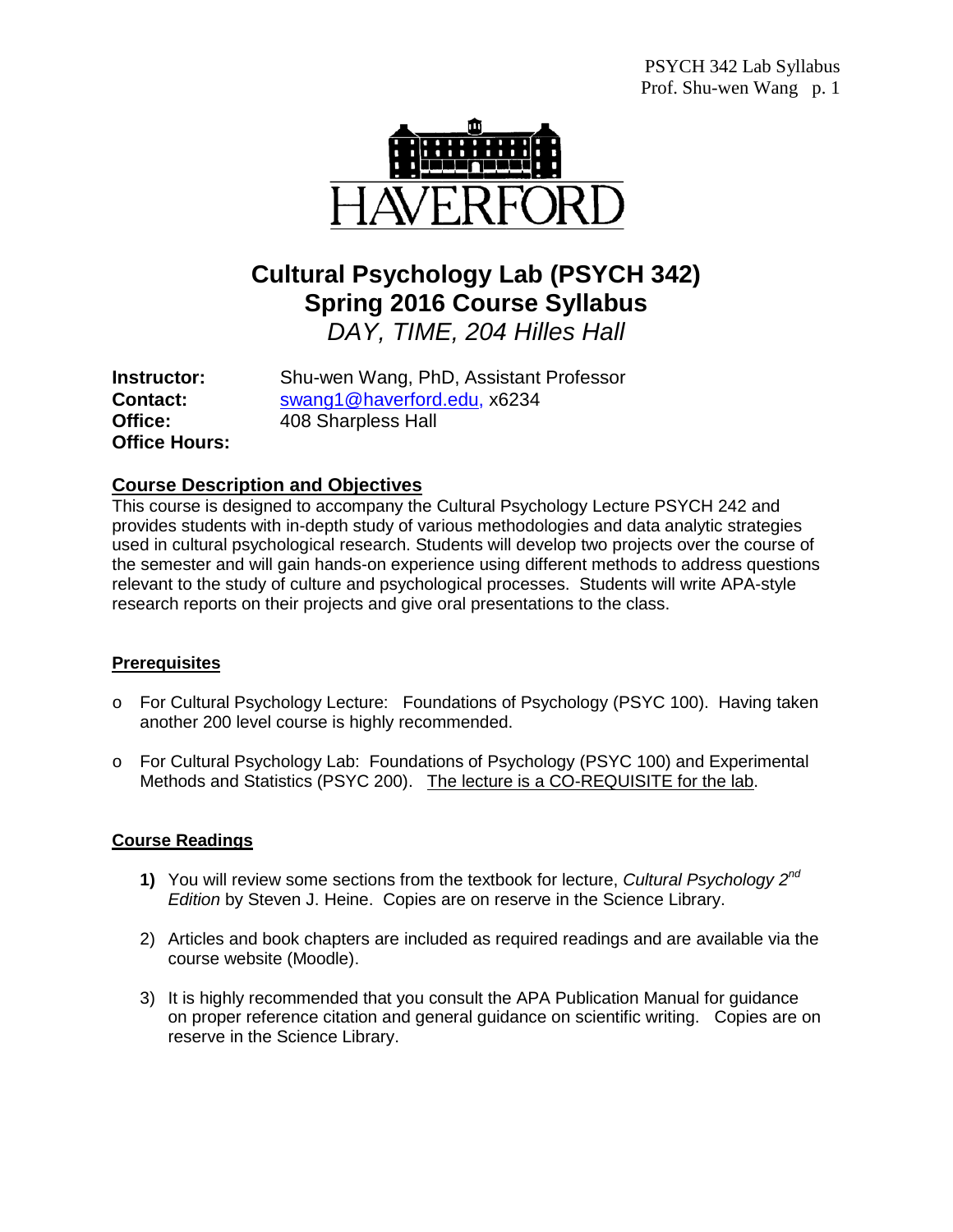#### **Course Requirements**

Grades are determined based on the following course requirements:

| <b>Participation and Effort (10 points)</b>        | 10 pts            |
|----------------------------------------------------|-------------------|
| Project 1 - Individual Coding Project (45 points)  |                   |
| Proposal                                           | 10 pts            |
| <b>Coding Manual</b>                               | 5 pts             |
| Report                                             | 25 pts            |
| Presentation                                       | 5 pts             |
| Project 2 – Group Experimental Project (45 points) |                   |
| Proposal (group)                                   | 10 pts            |
| Prime Description + Materials                      | 5 pts             |
| Report (individual)                                | 25 pts            |
| Presentation (group)                               | 5 pts             |
|                                                    | Total = $100$ pts |

\*\*\*When we talk about studies on "culture", the picture that may come to mind is studying specific ethnocultural groups. However, cultures do not just exist along ethnocultural or national lines. For example, distinct cultures may thrive in different residence halls, student groups, academic majors, colleges, and geographic regions, or along gender and SES lines. As long as the phenomena of interest fit the definition of culture, you may discuss with me whether it is appropriate for a lab project."\*\*\*

**All project assignments (proposals, lab reports) are to be typed, double-spaced, with 12 pitch Times New Roman font and 1 inch margins, and turned in as hard copies. Follow APA style guidelines carefully.** Assignments are to be turned in directly to me in my office or placed in the designated box if I'm not in. Please don't ever email me assignments – there is no way to ensure unproblematic delivery. I will deduct one letter grade for each day that an assignment is turned in late. If you turn in an assignment late, it is your responsibility to ensure that I receive the assignment (no emails, paper in my hand or designated space that we will arrange). I will allow late assignments without penalty only in the case of serious personal illness and emergency; both require documentation and you must get in touch with me *immediately*. I will consider alternative arrangements on a case-by-case basis. Note that because the Project 2 Lab Report is due at the end of the final exam period, any extraordinary circumstances that require an extension or incomplete are to be made through a formal process that includes your dean (not by me). These are granted in rare instances.

| <b>Pradition</b> Ocald |               |             |                 |  |
|------------------------|---------------|-------------|-----------------|--|
| Grade                  | <b>Points</b> | Grade       | <b>Points</b>   |  |
| /4.0                   | 94-100        | $C+ / 2.3$  | 77-79.99        |  |
| $A - / 3.7$            | 90-93.99      | /2.0<br>C.  | 73-76.99        |  |
| $B+ / 3.3$             | 87-89.99      | $C - / 1.7$ | 70-72.99        |  |
| B / 3.0                | 83-86.99      | $D+ / 1.3$  | 67-69.99        |  |
| $B - / 2.7$            | 80-82.99      | / 1.0       | 60-66.99        |  |
|                        |               | 0.0         | 59.99 and below |  |

**Grading Scale**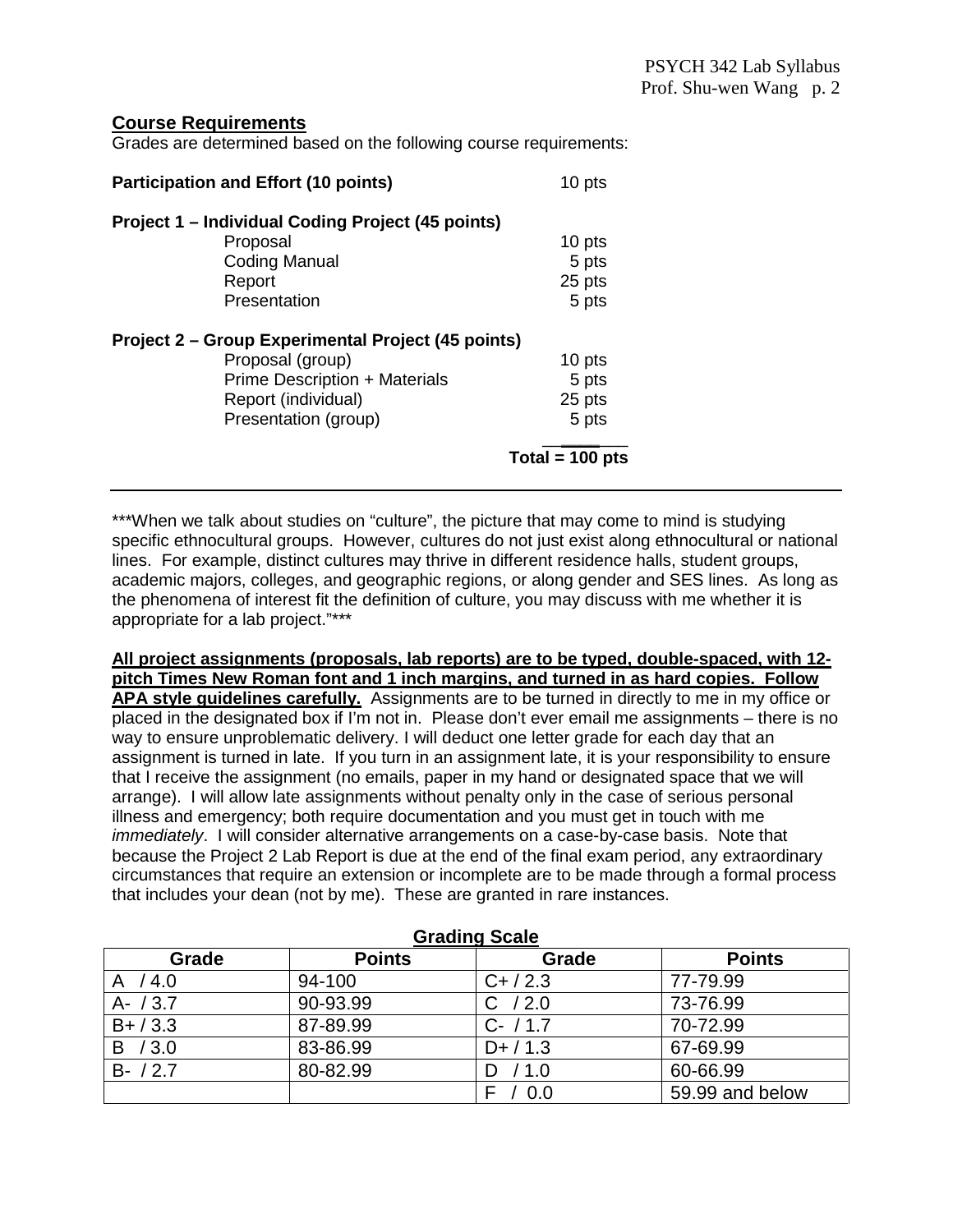#### **1) Participation and Effort (10 points)**

Your attendance is expected at every class meeting, particularly since this is a laboratory course that meets only once a week. **If you must miss a class (due to personal illness or emergency), please let me know by email**. Points will be deducted at my discretion for unacceptable absences. In addition, you are expected to be an involved and contributing coder for your classmates for Project 1, and group member for Project 2 (this includes intellectual contributions as well as "pitching in" on hands-on tasks to run your group study). Points will be deducted at my discretion for lack of contribution.

## **2) Project 1 – Individual Coding Project (45 points)**

Project 1 consists of an individual coding project using a content analysis approach. Content analysis refers to analyzing and coding cultural products for specific messages, ideals, and values. For example, these cultural products may include advertisements, internet sites, written materials such as storybooks, song lyrics, movie scenes, etc. You will conduct a content analysis comparing two cultural groups on some cultural variable of interest.

You will write a brief project proposal (about 4-5 pages; 10 pts).

You will develop a coding manual (5 pts).

After collecting and analyzing your data, you will write an APA-style report (25 pts).

You will give an 8-10 minute Powerpoint presentation (5 pts).

#### **3) Project 2 – Group Experimental Project (45 points)**

Project 2 consists of a group project (2-3 members) that provides a research experience using experimental cultural priming methods. Cultural priming refers to *activating or making salient* specific cultural ideas within participants, and then investigating what happens when people are primed in a certain way (e.g., performance on a task, reaction to stimuli, response on survey).

Your group will write a brief proposal (about 4-5 pages; 10 pts).

Your group will turn in a detailed description of the priming method with related materials (5 pts)

After collecting and analyzing your data, you will write an individual APA-style report (25 pts)

Your group will give a 10-12 minute Powerpoint presentation (5 pts).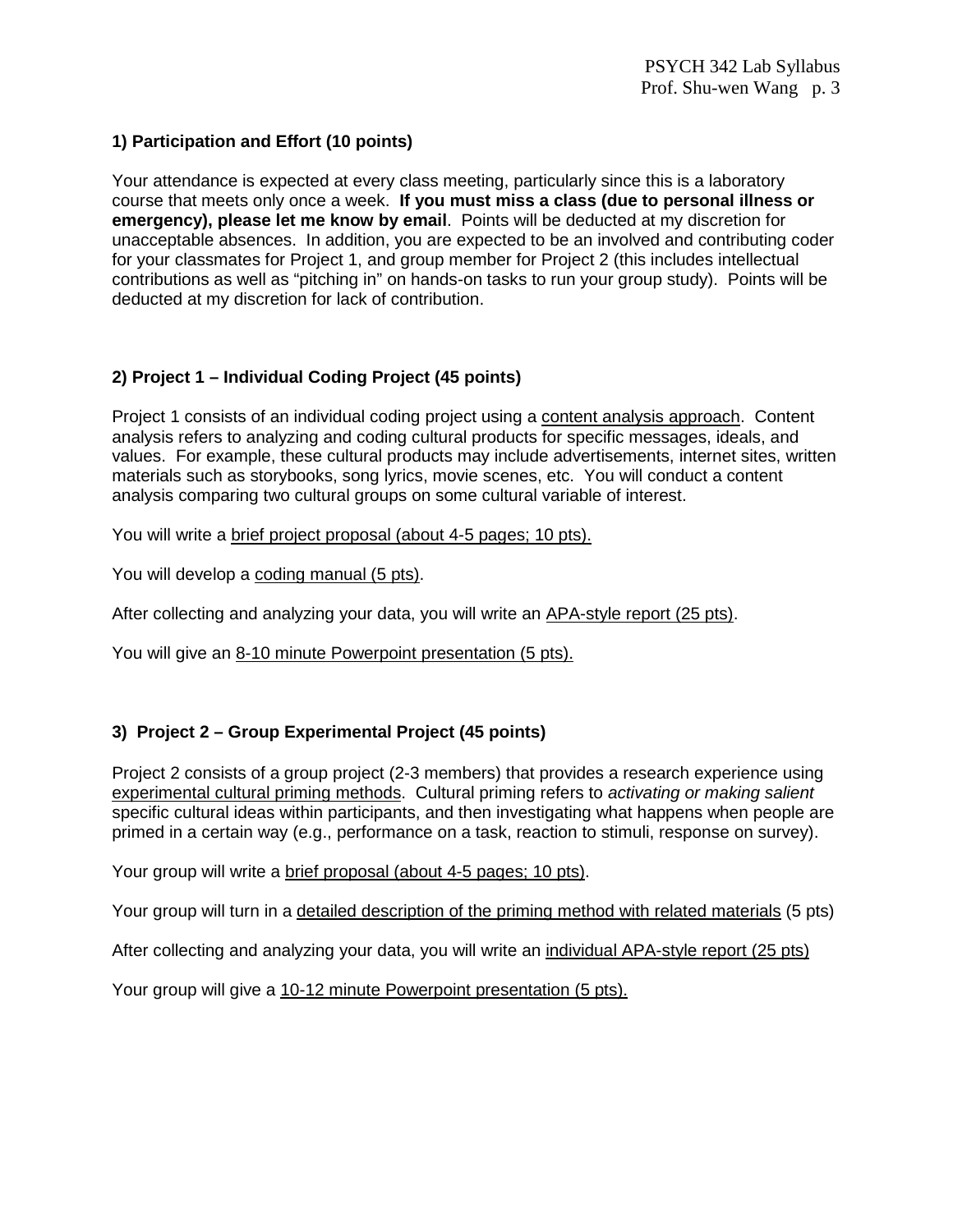## **Course Schedule (15-weeks)**

| <b>Week</b>     | <b>Topic</b>                                          | <b>Reading</b> |
|-----------------|-------------------------------------------------------|----------------|
| (Dates)         |                                                       |                |
| Wk1             | Lab Introduction                                      |                |
|                 | Introduction to Content Analysis                      |                |
| Wk <sub>2</sub> | <b>Discuss articles</b>                               | Ch4 137-139    |
|                 | Project 1 brainstorming                               | #1 (St2)       |
|                 |                                                       | #2 (St4)       |
|                 |                                                       | #3 (St1)       |
| Wk3             | Coding Workshop - Vogue                               |                |
|                 | P1 Proposal due Thur by 5pm                           |                |
| Wk4             | Review proposals and feedback                         |                |
|                 | Introduction to developing coding manual              |                |
| Wk <sub>5</sub> | Coding day                                            | #4, #5, #6     |
|                 | P1 Coding Manual due in lab                           |                |
| Wk <sub>6</sub> | Data analysis - interrater reliability, descriptives, |                |
|                 | hypothesis-testing                                    |                |
| Wk7             | P1 Presentations and Lab Report Due                   |                |
|                 |                                                       |                |
|                 | <b>SPRING BREAK</b>                                   |                |
|                 |                                                       |                |
| Wk8             | Introduction to Cultural Priming                      | #7             |
|                 | <b>Discuss articles</b>                               | #3 (St2)       |
|                 | Project 2 brainstorming, form groups                  |                |
| Wk 9            | Review experimental design                            |                |
|                 | Group work                                            |                |
|                 | P2 Proposal due Thur by 5pm                           |                |
| <b>Wk 10</b>    | Review proposals and feedback                         |                |
|                 | Develop prime procedures/materials                    |                |
|                 | Prep for data collection                              |                |
|                 | P2 Prime procedures/materials due Thur by 5pm*        |                |
| <b>Wk 11</b>    | Group work, data collection                           |                |
| <b>Wk 12</b>    | Group work, data collection                           |                |
| <b>Wk 13</b>    | Data Analysis                                         | #8             |
| <b>Wk 14</b>    | <b>P2 Presentations</b>                               |                |
|                 | <b>P2 Lab Reports</b>                                 |                |
|                 | For Seniors: Due Saturday 5/7 by 5pm                  |                |
|                 | For Others: Due Friday 5/13 by noon                   |                |

\*The sooner you get me your prime procedures/materials, the sooner I will give you feedback via email with any last issues to address. The sooner I give you feedback, the sooner you can start data collection of your N>40 participants. You have approximately 2 weeks to collect your data.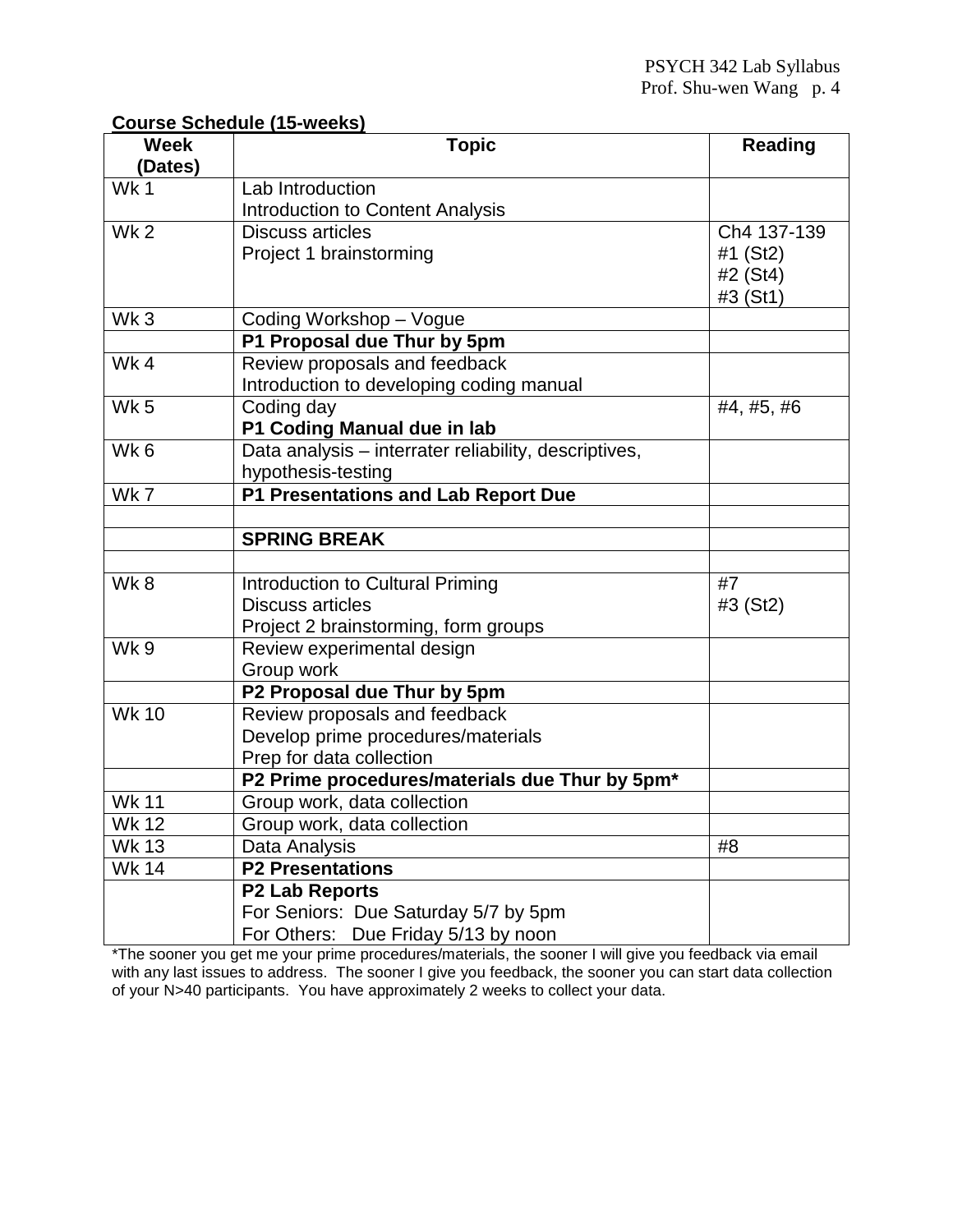| #               | <b>Additional Readings (available on Moodle)</b>                                                             |
|-----------------|--------------------------------------------------------------------------------------------------------------|
|                 | Tsai, J. L., Louie, J. Y., Chen, E. E., & Uchida, Y. (2007). Learning what feelings to desire: Socialization |
|                 | of ideal affect through children's storybooks. Personality and Social Psychology Bulletin, 33(1), 17-30.     |
|                 | ***assigned for Lecture Week 4                                                                               |
| $\mathcal{P}$   | Kim, H., & Markus, H. R. (1999). Deviance or uniqueness, harmony or conformity? A cultural                   |
|                 | analysis. Journal of Personality and Social Psychology, 77, 785-800.                                         |
| 3               | Sasaki, J. Y., & Kim, H. S. (2010). At the intersection of culture and religion: A cultural analysis of      |
|                 | religion's implications for secondary control and social affiliation. Journal of Personality and Social      |
|                 | Psychology. Advance online publication.                                                                      |
| 4               | Descriptive Statistics Chapter http://vassarstats.net/textbook/ch2pt1.html                                   |
| 5               | ANOVA Chapter http://vassarstats.net/textbook/ch13pt1.html                                                   |
| $6\phantom{1}6$ | Chi Square Chapter http://www.vassarstats.net/textbook/ch8pt2.html                                           |
|                 | Oyserman, D., & Lee, & S. W. S. (2007). Priming "culture": Culture as situated cognition. In S.              |
|                 | Kitayama & D. Cohen (Eds.), Handbook of cultural psychology (pp. 255-279). New York, NY:                     |
|                 | Guilford Press.                                                                                              |
| 8               | Factorial ANOVA http://vassarstats.net/textbook/ch16pt1.html Read parts 1-5                                  |